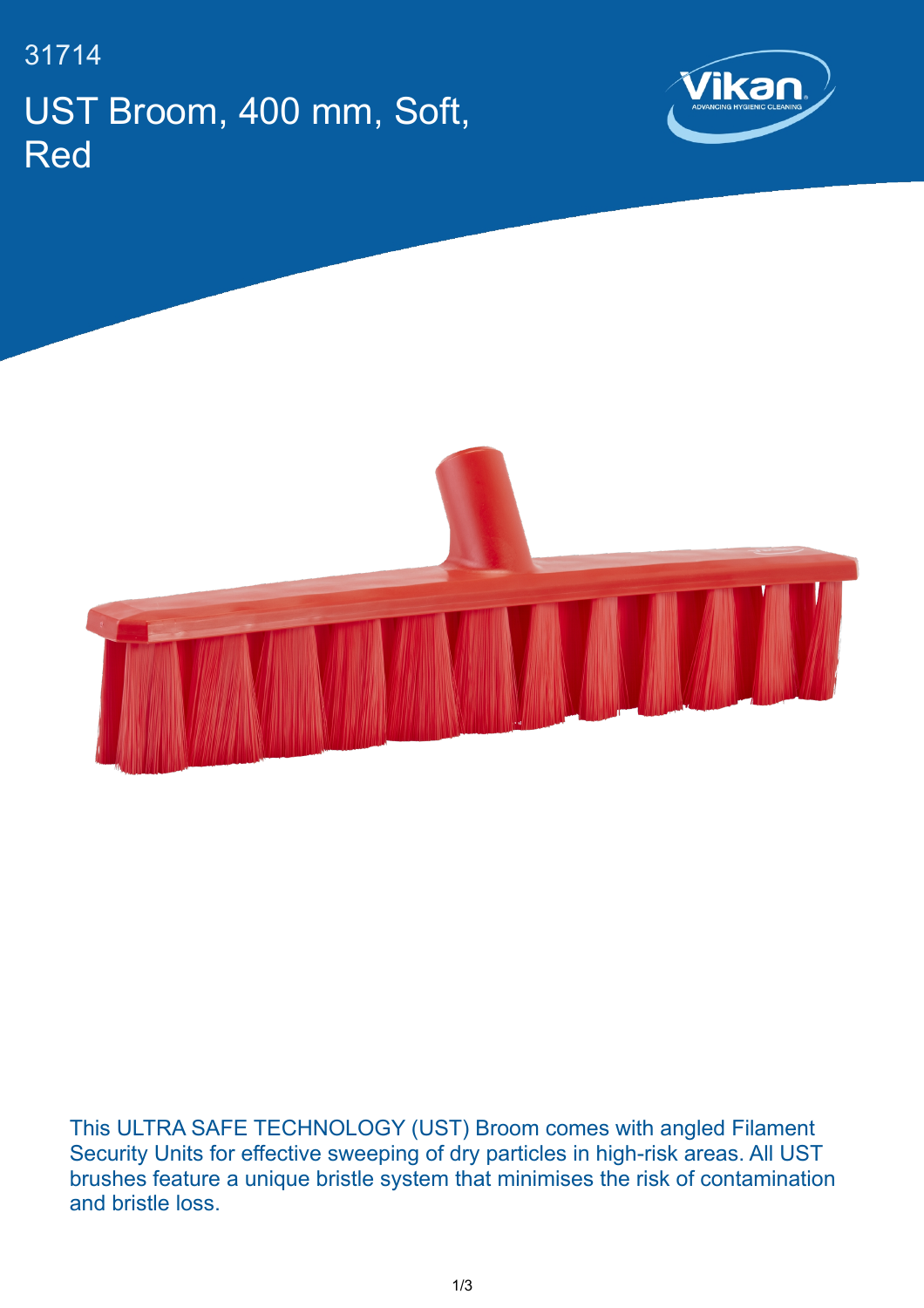## **Technical Data**

| <b>Item Number</b>                                                                        | 31714                                                                                                                  |
|-------------------------------------------------------------------------------------------|------------------------------------------------------------------------------------------------------------------------|
| <b>Visible bristle length</b>                                                             | 54 mm                                                                                                                  |
| <b>Material</b>                                                                           | <b>Polyester</b><br><b>Glass reinforced</b><br>Polypropylene                                                           |
| Complies with (EC) 1935/2004 on food contact materials <sup>1</sup>                       | Yes                                                                                                                    |
| Produced according to EU Regulation 2023/2006/EC of Good<br><b>Manufacturing Practice</b> | Yes                                                                                                                    |
| <b>FDA compliant raw material (CFR 21)</b>                                                | Yes                                                                                                                    |
| Complies with UK 2019 No. 704 on food contact materials                                   | <b>Yes</b>                                                                                                             |
| Meets the REACH Regulation (EC) No. 1907/2006                                             | Yes                                                                                                                    |
| Use of phthalates and bisphenol A                                                         | <b>No</b>                                                                                                              |
| <b>Is Halal and Kosher compliant</b>                                                      | <b>Yes</b>                                                                                                             |
| <b>Design Registration No.</b>                                                            | EU 002189654-0001,<br>EU 002650838-1-4, US<br>D793091, EU<br>002650580-1-7                                             |
| Pat. Pending/Patent No.                                                                   | EP2816930 validated in<br>DE, FR, GB and DK.<br>US9204712<br>EP2816929 validated in<br>DE, FR, GB and DK.<br>US9357831 |
| <b>Box Quantity</b>                                                                       | 10 Pcs.                                                                                                                |
| Quantity per Pallet (80 x 120 x 200 cm)                                                   | <b>480 Pcs</b>                                                                                                         |
| <b>Quantity Per Layer (Pallet)</b>                                                        | 1 Pcs.                                                                                                                 |
| <b>Box Length</b>                                                                         | 410 mm                                                                                                                 |
| <b>Box Width</b>                                                                          | 290 mm                                                                                                                 |
| <b>Box Height</b>                                                                         | 200 mm                                                                                                                 |
| Length                                                                                    | 400 mm                                                                                                                 |
| <b>Width</b>                                                                              | 50 mm                                                                                                                  |
| <b>Height</b>                                                                             | 95 mm                                                                                                                  |
| <b>Net Weight</b>                                                                         | $0.41$ kg                                                                                                              |
| <b>Weight bag (Recycling Symbol "4" Low Density Polyethylene</b><br>(LDPE)                | 0.0063 kg                                                                                                              |
| <b>Weight cardboard</b>                                                                   | $0.029$ kg                                                                                                             |
| <b>Tare total</b>                                                                         | 0.0353 kg                                                                                                              |
| <b>Gross Weight</b>                                                                       | $0.45$ kg                                                                                                              |
| <b>Cubik metre</b>                                                                        | 0.0019 M3                                                                                                              |
| Max usage temperature (food contact)                                                      | 80 °C                                                                                                                  |
| Max usage temperature (non food contact)                                                  | 100 °C                                                                                                                 |